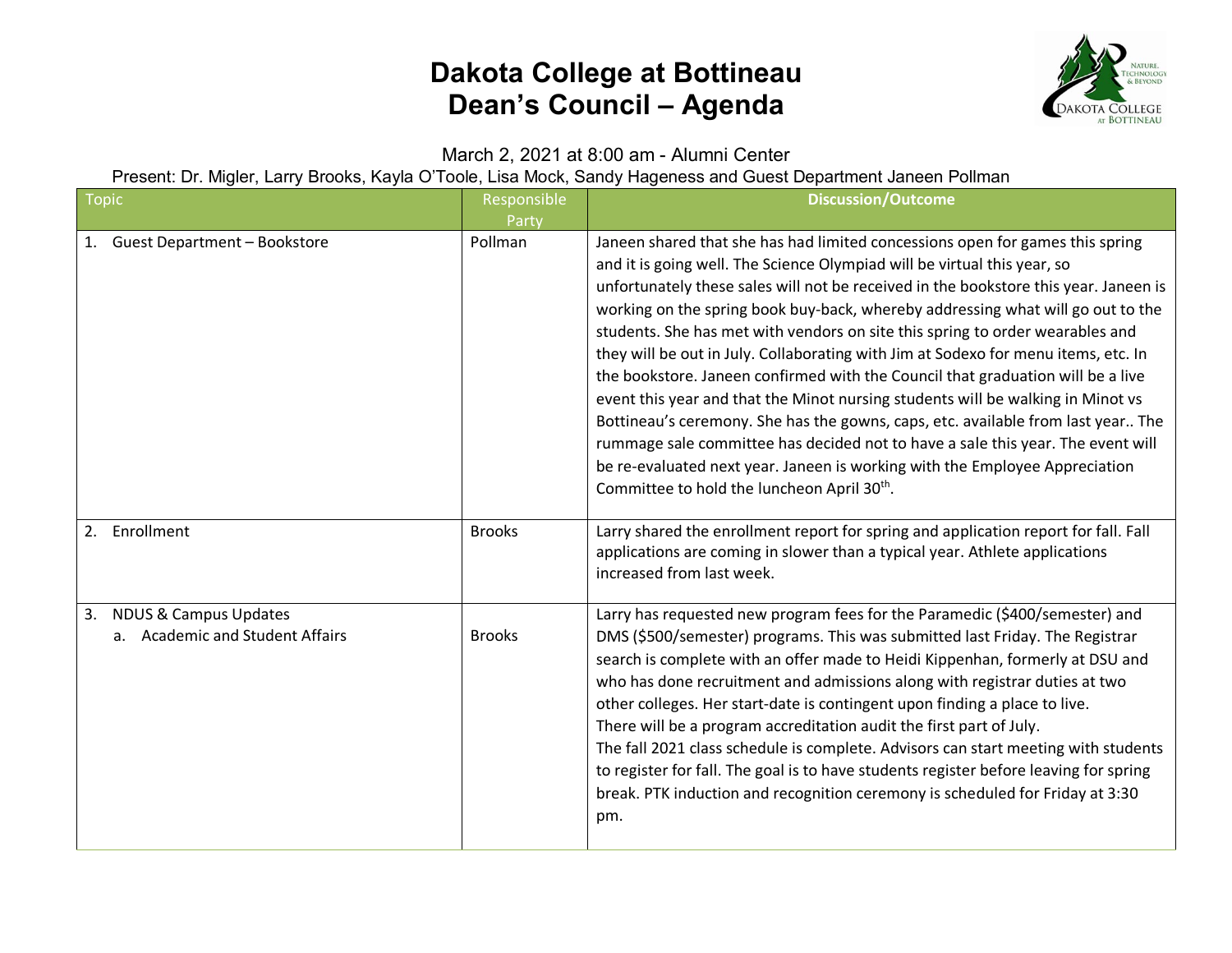

|    |                                                                                |          | <b>AT BOTTINEAU</b>                                                                                                                                                                                                                                                                                                                                                                                                                                                                                                                                                                                                                                                                                                                                                                                                                                                                                                                                                                                                                                                                                                                                                                                                                                                                                                                                             |
|----|--------------------------------------------------------------------------------|----------|-----------------------------------------------------------------------------------------------------------------------------------------------------------------------------------------------------------------------------------------------------------------------------------------------------------------------------------------------------------------------------------------------------------------------------------------------------------------------------------------------------------------------------------------------------------------------------------------------------------------------------------------------------------------------------------------------------------------------------------------------------------------------------------------------------------------------------------------------------------------------------------------------------------------------------------------------------------------------------------------------------------------------------------------------------------------------------------------------------------------------------------------------------------------------------------------------------------------------------------------------------------------------------------------------------------------------------------------------------------------|
|    | b. Administrative Affairs / Business Affairs                                   | Mock     | Things are going well in the Business Office. Lisa A will be out on leave. She is in a<br>few days this week and trying to get caught up with AP.<br>Lisa is helping plant with energy reports. Smoke emissions report will be due<br>March 15. In addition, providing reports to the System Office for Legislators,<br>mostly to provide updates on cares and coronavirus relief funding. The fee<br>request submission was sent in last Friday. Working with Keith and Holly on grant<br>reporting. DCB has about 32 grants campus wide. Lisa is trying to assure labor is<br>allocated within the grants. The grant billing is due quarterly. Lisa and April are<br>working together to set up the Cares distribution funds for the students. HLC<br>reporting opened yesterday.                                                                                                                                                                                                                                                                                                                                                                                                                                                                                                                                                                             |
| c. | Distance Education Council/Distance Ed and<br><b>Academic Support Services</b> | O'Toole  | Kayla shared that Academic Services sent out a message to coaches to start<br>setting up team advising. The VB girls scheduled, and AS is hoping to get all the<br>teams scheduled to do group advising next week. Financial aid will have a literacy<br>event in Student Success Center on Wednesday.<br>Beth and Laura are working on a virtual transfer day for early April. This will be set<br>up in Teams with breakout rooms. All online schedules are posted for summer<br>and fall. The Dual Credit master-schedule is done. The Ally group met last week<br>and reviewed overall campus accessibility effectiveness. Last fall the courses were<br>rated at 73.5%, this spring courses are rated at 78.2%. The ratings are based on<br>accessibility. The Ally group will host a professional development training this<br>summer on the importance of accessibility. It will be recommended to provide a<br>phased approach for faculty, I.e., fix one class a semester. The goal is to have<br>courses rated at 90% accessibility by 12-31-2023.<br>OER virtual conference is today and tomorrow, Kayla will attend from home.<br>Tomorrow morning, she has a NCEC meeting in Minot and will attend OER after<br>that meeting. HLC liaison (Gigi) provided comments on the HLC policy. Upon draft<br>completion it will go to the policy committee. |
| d. | <b>Public Affairs Council</b>                                                  | Hageness | Amy Koehler will interview on the radio this week promoting horticulture and the<br>water camp for women to be hosted on campus this summer. There is additional<br>attention being driven to the DMS application deadline of March 31 with a news                                                                                                                                                                                                                                                                                                                                                                                                                                                                                                                                                                                                                                                                                                                                                                                                                                                                                                                                                                                                                                                                                                              |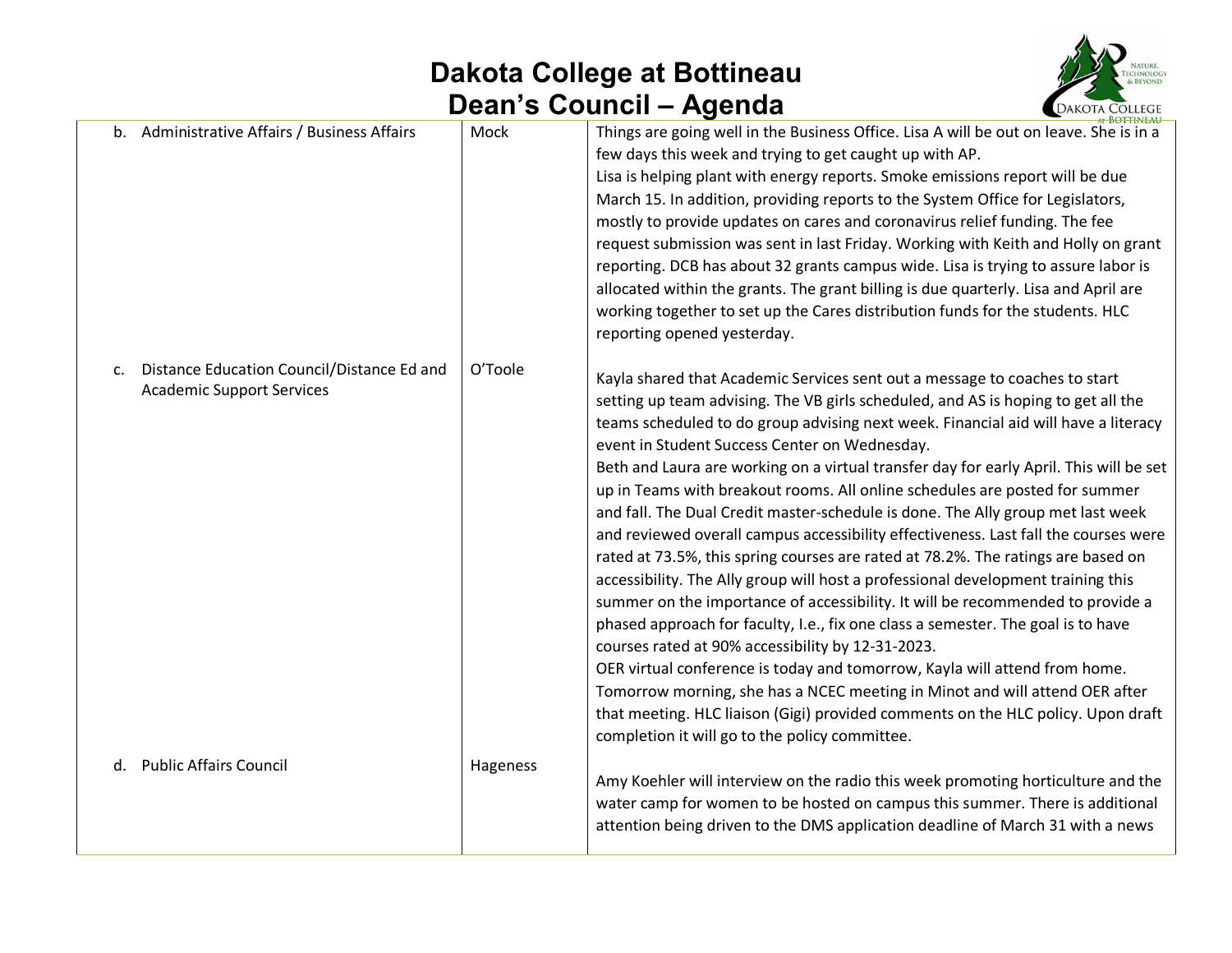

| e. Athletics                                                           | Gorder                  | release sent and radio interview scheduled. KMOT TV will be interviewing the<br>paramedic staff and students this Thursday. The Media Preferences survey has 36<br>students taking the survey to date.<br>Corey reviewed the schedule for the week. There are several trips planned over<br>spring break for athletics. Women's hockey is going to Michigan, men's hockey<br>will go to Montana, baseball and softball traveling to Colorado and softball<br>traveling to Florida. Karl Sorby has started recruiting for the basketball team. He<br>plans to come to campus this spring to meet the team and folks on campus.                                                                                                                                                                                                                                                                                                                                                                      |
|------------------------------------------------------------------------|-------------------------|----------------------------------------------------------------------------------------------------------------------------------------------------------------------------------------------------------------------------------------------------------------------------------------------------------------------------------------------------------------------------------------------------------------------------------------------------------------------------------------------------------------------------------------------------------------------------------------------------------------------------------------------------------------------------------------------------------------------------------------------------------------------------------------------------------------------------------------------------------------------------------------------------------------------------------------------------------------------------------------------------|
| Chancellor's Cabinet / Dean's Update<br>f.                             | Migler                  | The State Board met last week. Discussion held on COVID plans. Most campuses<br>reported they will be hosting live graduation ceremonies this spring provided<br>cases do not increase. There is a new policy being developed on that will require a<br>campus policy for paying for travel and other expenses when recruiting new<br>employees. We will need to review our process after this is published by NDUS.<br>NDSWAPS report was reviewed by the State Board. NDUS plans to complete the<br>strategic plan this summer. Next year we will need to review DCB's strategic plan<br>to assure it aligns with the State plan. Dr. Migler will be presenting our budget to<br>the House next Wednesday. This Friday Dr. Migler will testify at the Legislative<br>Session to support the CTE center funding on behalf of Minot Public Schools.<br>HLC Institutional Update is due the first part of April.<br>Applications for the Physical Plant Director position is open for another week. |
| 4. Other<br>a. Campus Forum<br><b>Finishing Courses Remotely</b><br>b. | Migler<br><b>Brooks</b> | Agenda was reviewed. The Senates will be asked to provide a report.<br>The Policy Review Committee recommended Dean's Council approve the policy<br>regarding "Finishing Courses Remotely" provided a procedure is developed before<br>it is published. This policy was recommended by the Faculty Senate. Larry will put<br>together a procedure for the policy. It will be published as a Faculty and Student<br>Policy.                                                                                                                                                                                                                                                                                                                                                                                                                                                                                                                                                                         |